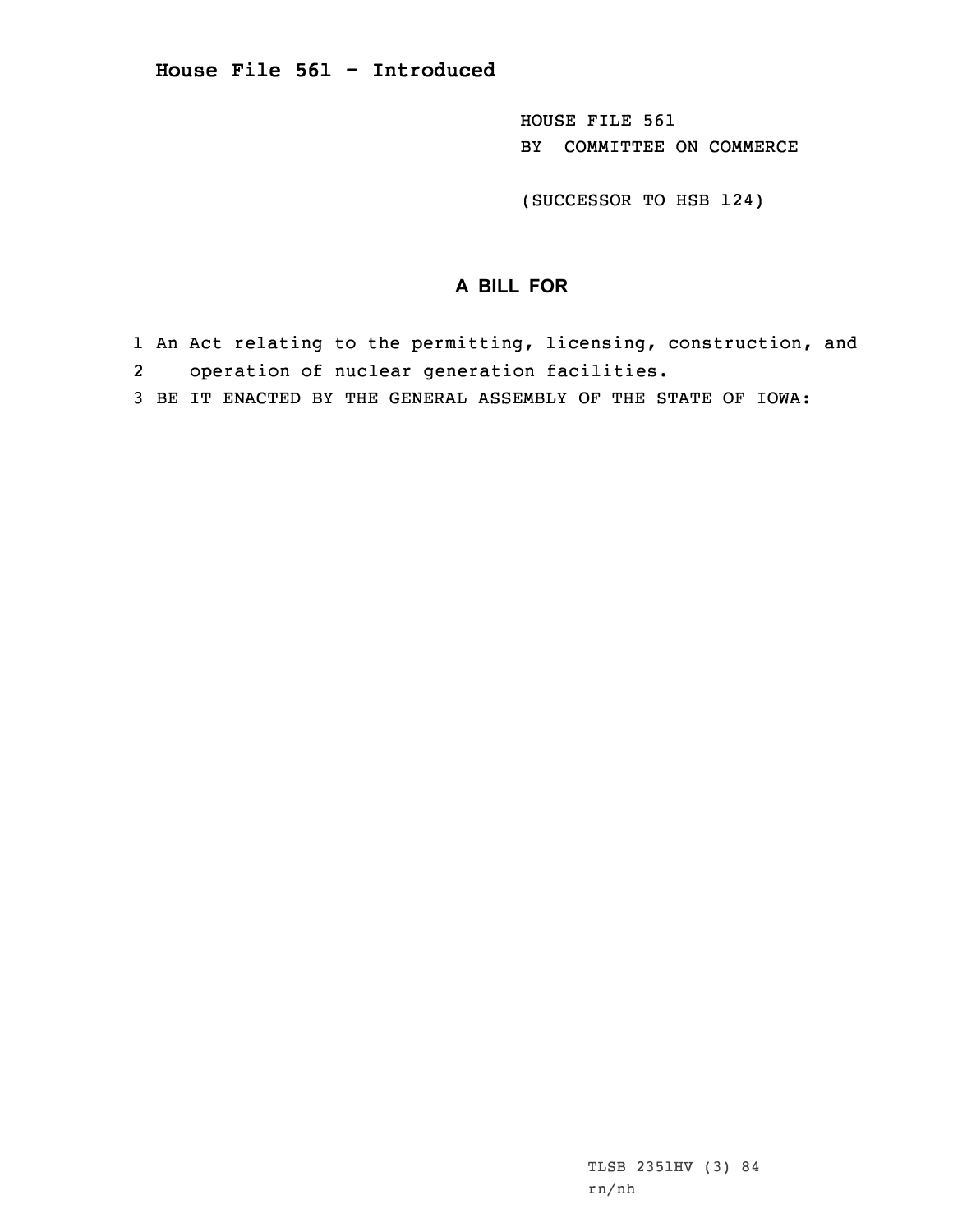1 Section 1. Section 476.6, subsection 22, Code 2011, is 2 amended by adding the following new paragraph:

 NEW PARAGRAPH. *d.* <sup>A</sup> rate-regulated electric utility that was subject to <sup>a</sup> revenue sharing settlement agreement with regard to its electric base rates as of January 1, 2010, shall file an application for ratemaking principles applicable to the construction of <sup>a</sup> nuclear generating facility with the board. The application shall comply with the provisions of section 9 476.53.

10 Sec. 2. Section 476.53, Code 2011, is amended to read as 11 follows:

12**476.53 Electric generating and transmission facilities.**

13 1. It is the intent of the general assembly to attract the development of electric power generating and transmission facilities within the state in sufficient quantity to ensure reliable electric service to Iowa consumers and provide economic benefits to the state. It is also the intent of the general assembly to encourage rate-regulated public utilities to consider altering existing electric generating facilities, where reasonable, to manage carbon emission intensity in order to facilitate the transition to <sup>a</sup> carbon-constrained environment.

23 2. a. The general assembly's intent with regard to the development of electric power generating and transmission facilities, or the significant alteration of an existing 26 generating facility, as provided in this subsection  $\pm$ , shall be implemented in <sup>a</sup> manner that is cost-effective and compatible with the environmental policies of the state, as expressed in Title XI.

 *b.* The general assembly's intent with regard to the reliability of electric service to Iowa consumers, as provided 32 in this subsection  $\pm$ , shall be implemented by considering the diversity of the types of fuel used to generate electricity, the availability and reliability of fuel supplies, and the impact of the volatility of fuel costs.

-1-

LSB 2351HV (3) 84  $rn/nh$  1/14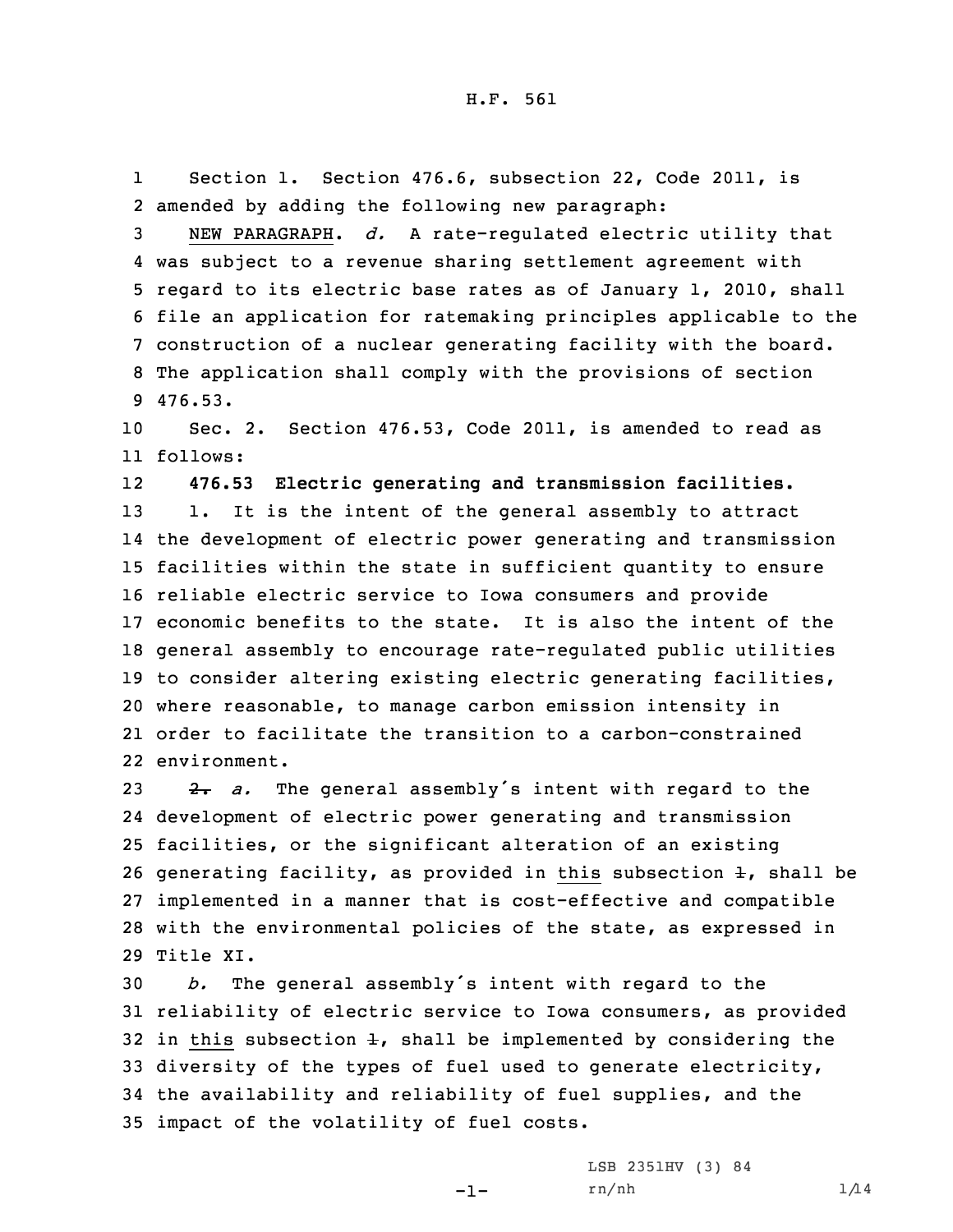1 2. It is also the intent of the general assembly to encourage the prudent development of baseload nuclear electric power generation. Nuclear generation has <sup>a</sup> long-term proven record of providing <sup>a</sup> safe, reliable, and secure source of electricity in the United States and offers the potential for significant job creation, substantial economic development benefits, and the production of electricity at significantly reduced levels of regulated air emissions when compared to output from other thermal generation sources. Further, the general assembly recognizes that meeting stringent environmental permit requirements is expensive and creates significant cost burdens on customers and employers attributable to the imposition of additional comprehensive and costly regulations by the United States environmental protection agency that dramatically increase costs to customers. Finally, the general assembly recognizes that development of nuclear electric power generation requires significant capital investment and <sup>a</sup> substantial period of time for successful nuclear generation development, siting, permitting, licensing, and deployment. 21 3. *a.* The board shall specify in advance, by order issued after <sup>a</sup> contested case proceeding, the ratemaking principles that will apply when the costs of the electric power generating facility or alternate energy production facility are included in regulated electric rates, whether collected through base rates or through <sup>a</sup> rider approved under paragraph *"b"*, subparagraph (2), subparagraph division (a), whenever <sup>a</sup> rate-regulated public utility does any of the following: (1) Files an application pursuant to section 476A.3 to construct do any of the following in Iowa a: (a) Construct <sup>a</sup> baseload electric power generating facility with <sup>a</sup> nameplate generating capacity equal to or greater than 33 three hundred megawatts  $or a$ . (b) Construct <sup>a</sup> combined-cycle electric power generating

35 facility, or an.

LSB 2351HV (3) 84

 $-2-$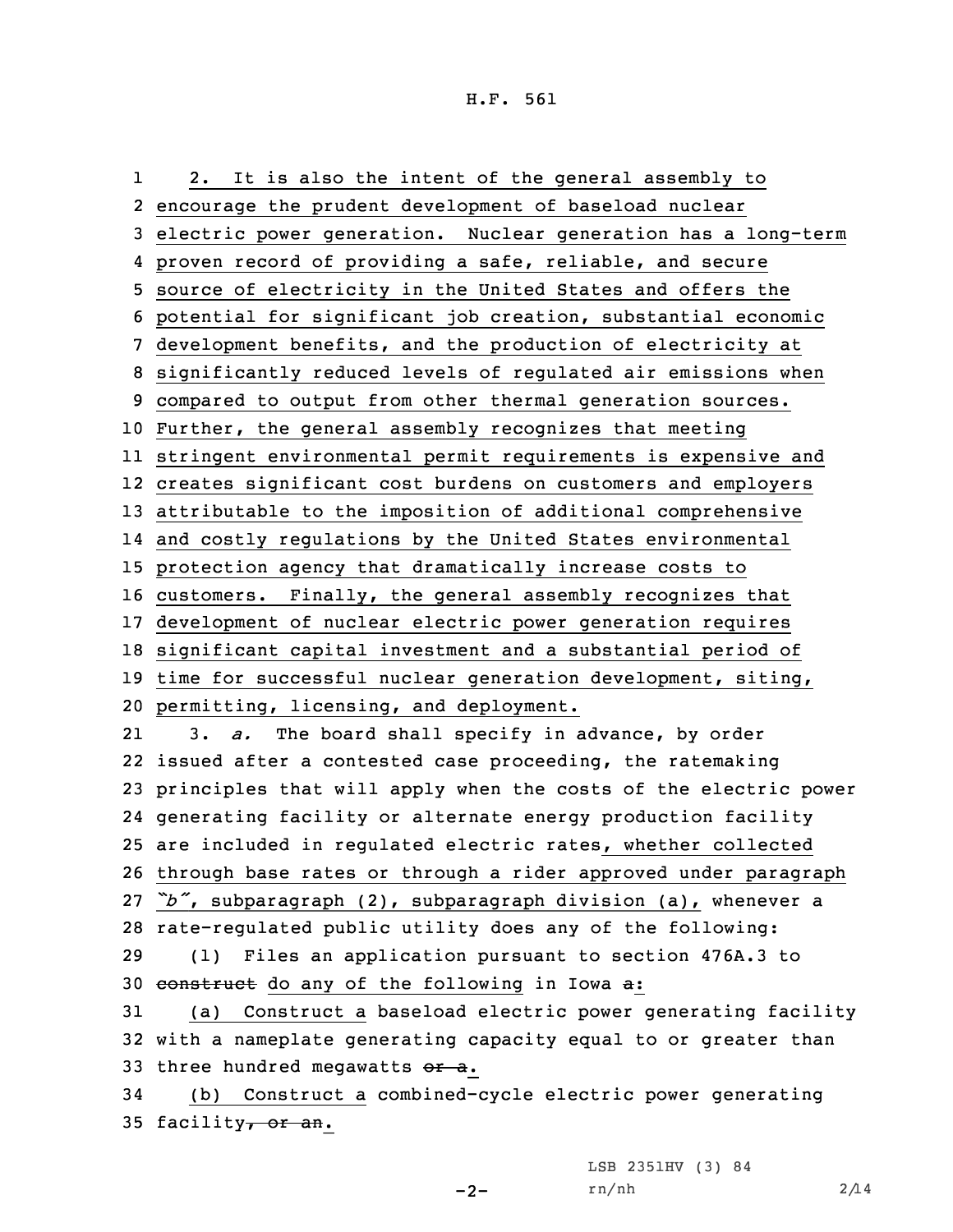1 (c) Construct an alternate energy production facility as 2 defined in section 476.42<del>, or to significantly</del>.

3 (d) Significantly alter an existing generating facility.

4 (i) For purposes of this subparagraph division (d), <sup>a</sup> 5 significant alteration of an existing generating facility must, 6 in order to qualify for establishment of ratemaking principles, 7 fall into one of the following categories:

 $8$  (A) Conversion of a coal fueled facility into a gas 9 fueled facility.

10  $(b)$  (B) Addition of carbon capture and storage facilities 11 at <sup>a</sup> coal fueled facility.

12 (c) (C) Addition of gas fueled capability to <sup>a</sup> coal fueled 13 facility, in order to convert the facility to one that will 14 rely primarily on gas for future generation.

15  $\{d\}$  (D) Addition of a biomass fueled capability to a coal 16 fueled facility.

 (ii) With respect to <sup>a</sup> significant alteration of an existing generating facility, an original facility shall not be required to be either <sup>a</sup> baseload or <sup>a</sup> combined-cycle facility. Only the incremental investment undertaken by <sup>a</sup> utility under 21 subparagraph <del>divisions (a), (b), (c), or (d)</del> subdivision (i), subparagraph part (A), (B), (C), or (D) shall be eligible to apply the ratemaking principles established by the order issued pursuant to paragraph *"e"*. Facilities for which advanced ratemaking principles are obtained pursuant to this section 26 shall not be subject to a subsequent board review pursuant to section 476.6, subsection 21 to the extent that the investment 28 has been considered by the board under this section. To the extent an eligible utility has been authorized to make capital investments subject to section 476.6, subsection 21, such investments shall not be eligible for ratemaking principles pursuant to this section. (2) Expresses its intent, upon completion of analyses authorized pursuant to section 476.6, subsection 22, for <sup>a</sup>

35 rate-regulated utility that was subject to <sup>a</sup> revenue-sharing

LSB 2351HV (3) 84

 $rn/nh$  3/14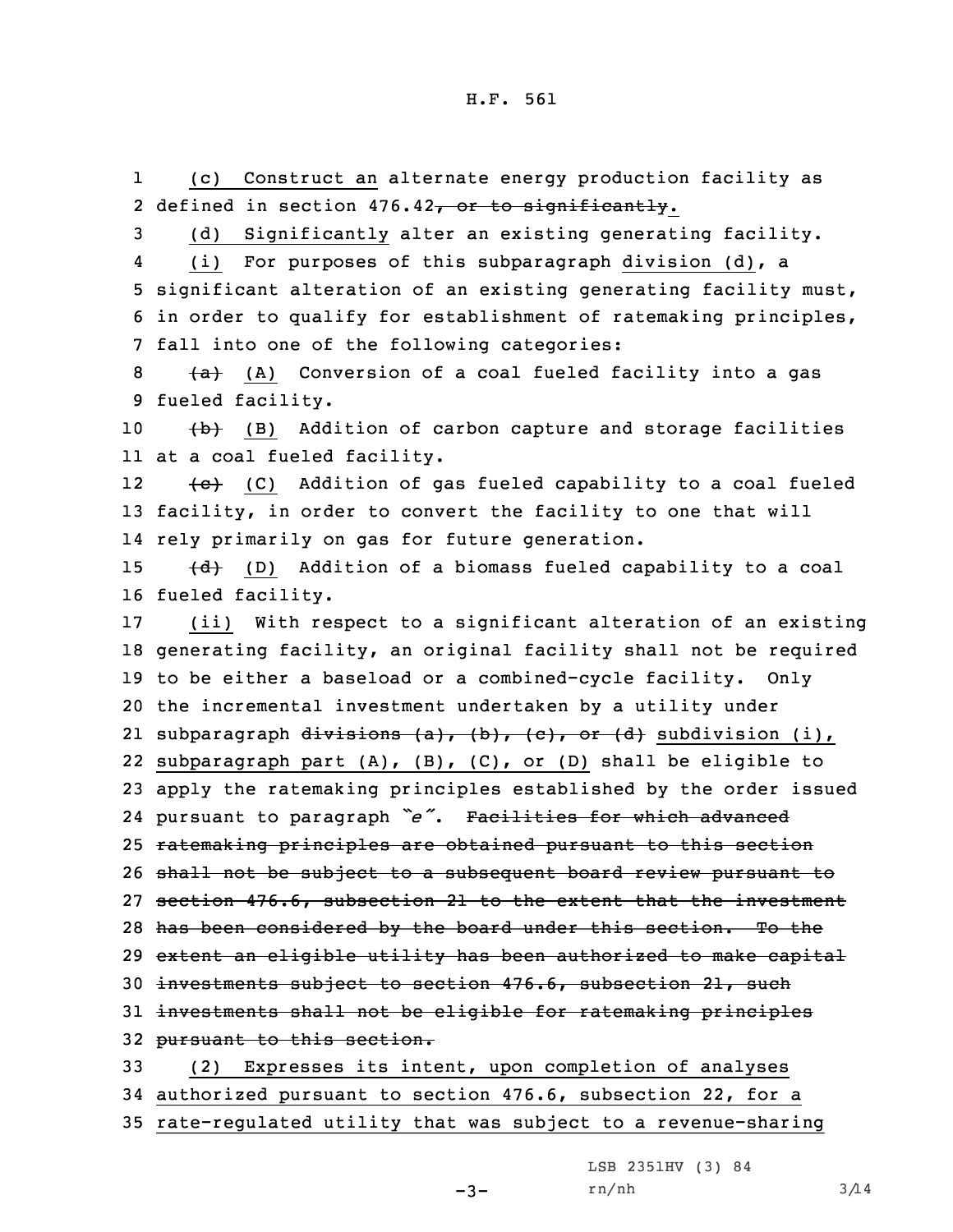settlement agreement with regard to its electric base rates as of January 1, 2010, to file an application pursuant to section 476A.3 to build <sup>a</sup> nuclear generating facility including but not limited to small modular reactor technology, or expresses its intent to seek authority pursuant to <sup>a</sup> combined construction and operating license or an early site permit from the United States nuclear regulatory commission.  $\{2\}$  (3) Leases or owns in Iowa, in whole or in part, a any of the following: (a) <sup>A</sup> new baseload electric power generating facility with <sup>a</sup> nameplate generating capacity equal to or greater than three 12 hundred megawatts <del>or a</del>. 13 (b) A combined-cycle electric power generating facility $\tau$ 14 or a. (c) <sup>A</sup> new alternate energy production facility as defined in section 476.42. (d) <sup>A</sup> new nuclear generating facility including but not limited to small modular reactor technology. *b.* In determining the applicable ratemaking principles, the board shall not be limited to traditional ratemaking principles or traditional cost recovery mechanisms. 22 (1) Among the principles and mechanisms the board may consider, the board has the authority to approve ratemaking principles proposed by <sup>a</sup> rate-regulated public utility that provide for reasonable restrictions upon the ability of the public utility to seek <sup>a</sup> general increase in electric rates under section 476.6 for at least three years after the generating facility begins providing service to Iowa customers. (2) In determining the applicable ratemaking principles for <sup>a</sup> nuclear generating facility or for <sup>a</sup> license or permit from the United States nuclear regulatory commission, <sup>a</sup> ratemaking principles order issued by the board shall incorporate all of the following: (a) Enable the utility to recover upon issuance of the order, through <sup>a</sup> rider pursuant to <sup>a</sup> tariff filing, <sup>a</sup> return

LSB 2351HV (3) 84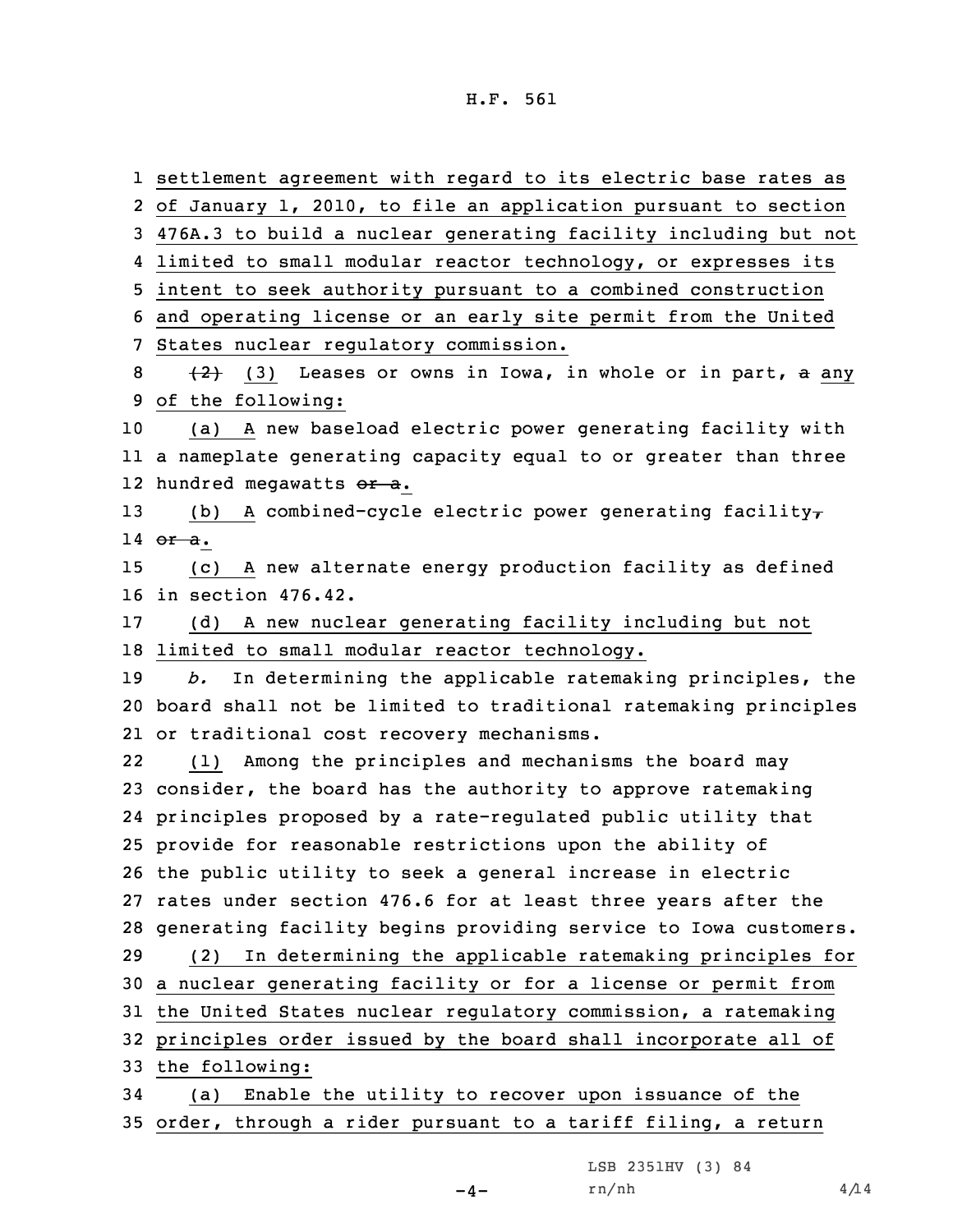on and <sup>a</sup> return of all prudent capitalized costs and <sup>a</sup> return of all prudent noncapitalized costs associated with the permitting, licensing, and construction of <sup>a</sup> nuclear generating facility. The amount of such cost recovery from utility customers shall be reduced by the amount of any funding of such costs borne by the United States department of energy or any other governmental entity, and costs recovered from any joint owners of the nuclear generating facility. <sup>A</sup> determination of all prudent costs recoverable pursuant to this subparagraph division shall be made and the level and rate of the recovery of such charges reset annually to reflect the level of reasonable costs related to pursuit of <sup>a</sup> United States nuclear regulatory commission permit or license or construction costs expected to be incurred in the next twelve months. <sup>A</sup> determination shall also be made of any adjustment required to balance the preceding period's actual expenditures and financing costs with what had been projected and included in costs recoverable for the preceding period. If applicable, the utility shall report to the board annually the budgeted and actual costs as compared to the estimated total in-service cost of the nuclear generating facility that was presented in the last annual filing, as projected through the expected in-service date of the nuclear generating facility. Following issuance of the board's ratemaking principles order, the utility shall file an application with the board on an annual basis providing such information, with the understanding that some cost components may be higher than estimated and other cost components may be lower. Each annual proceeding shall be completed by the board within ninety days from the date of filing the application. The complete methodology for determination of prudent costs shall be addressed as <sup>a</sup> ratemaking principle. All United States nuclear regulatory commission permitting or licensing costs are to be recovered over <sup>a</sup> period not to exceed the estimated construction period for <sup>a</sup> nuclear generating facility as determined by the board.

LSB 2351HV (3) 84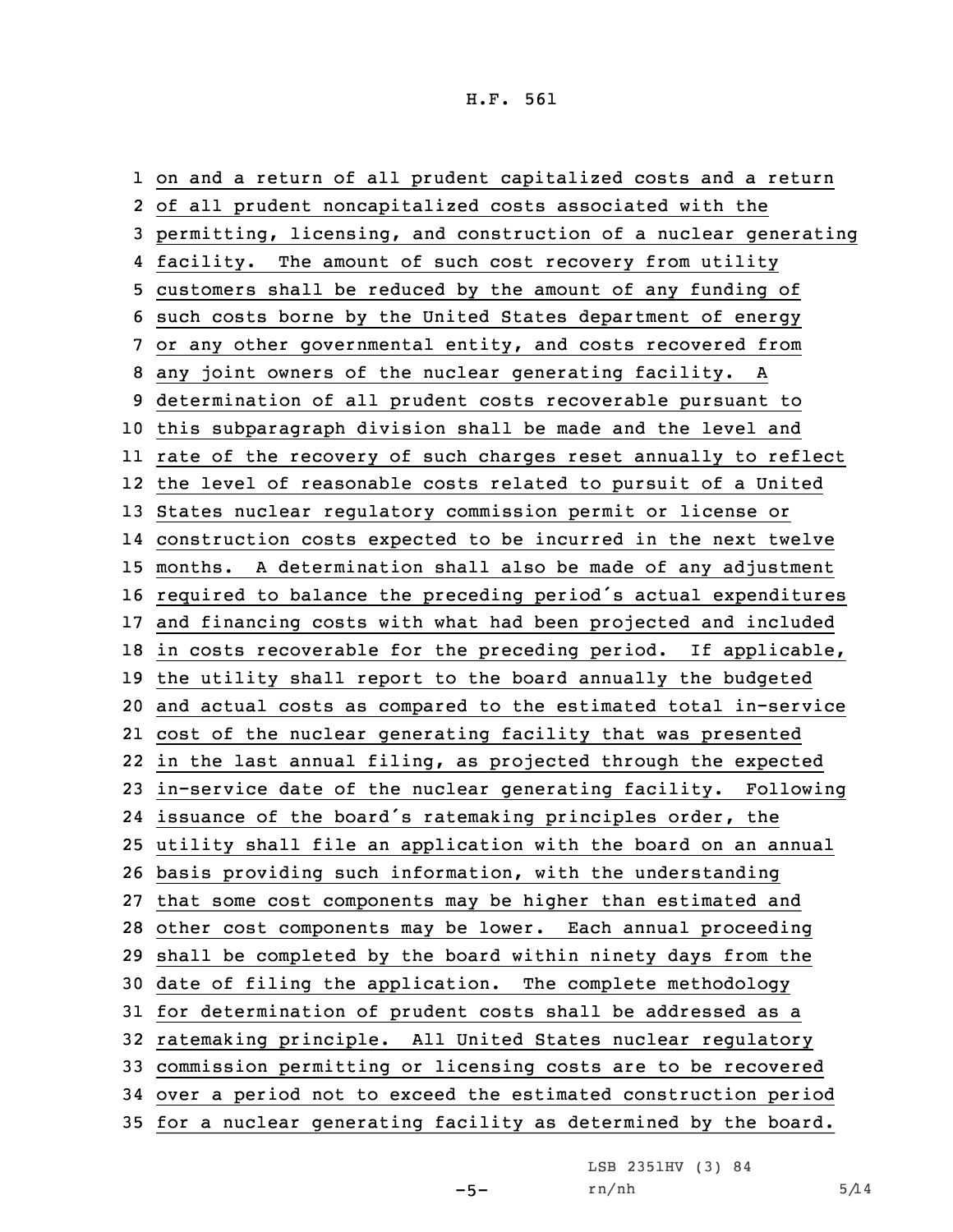All nuclear generating facility construction costs are to be recovered over <sup>a</sup> period not to exceed the sum of the estimated construction period for <sup>a</sup> nuclear unit, plus its useful life as determined by the board. <sup>A</sup> utility's commencement of cost collection shall begin promptly after completion of the ratemaking principles proceeding, allowing for such additional time as may be needed by the board to review <sup>a</sup> compliance rider tariff filing. (b) Enable the utility to recover in rates all prudently incurred expenses and costs, including but not limited to ongoing operations and maintenance costs, decommissioning funding and site restoration costs, and taxes for such <sup>a</sup> new nuclear generating facility. 14 (c) Base the allowed debt, preferred stock, and equity percentages on <sup>a</sup> capital structure calculated using the average of the utility's actual thirteen-month balances for long-term debt, preferred stock, and common equity. The long-term debt and preferred stock thirteen-month balances shall include adjustments for thirteen-month balances of unamortized discount, premium, expense, and any gain or loss on reacquired securities. The costs of long-term debt and preferred stock shall reflect the actual embedded interest and dividend rate for each issue as well as any annual amortization of unamortized discount, premium, expense, and any gain or loss on reacquired securities. The costs of common equity shall reflect the following: (1) The risks to which the investor's capital is exposed and not the investor's source of funds. (2) The investor-required cost of capital of the rate-regulated utility. (3) Neither directly or indirectly include additional debt of the rate-regulated utility's parent or other affiliates in the rate-regulated utility's capital structure or cost of 34 service. (d) Allow the utility to recover return on and <sup>a</sup> return of

LSB 2351HV (3) 84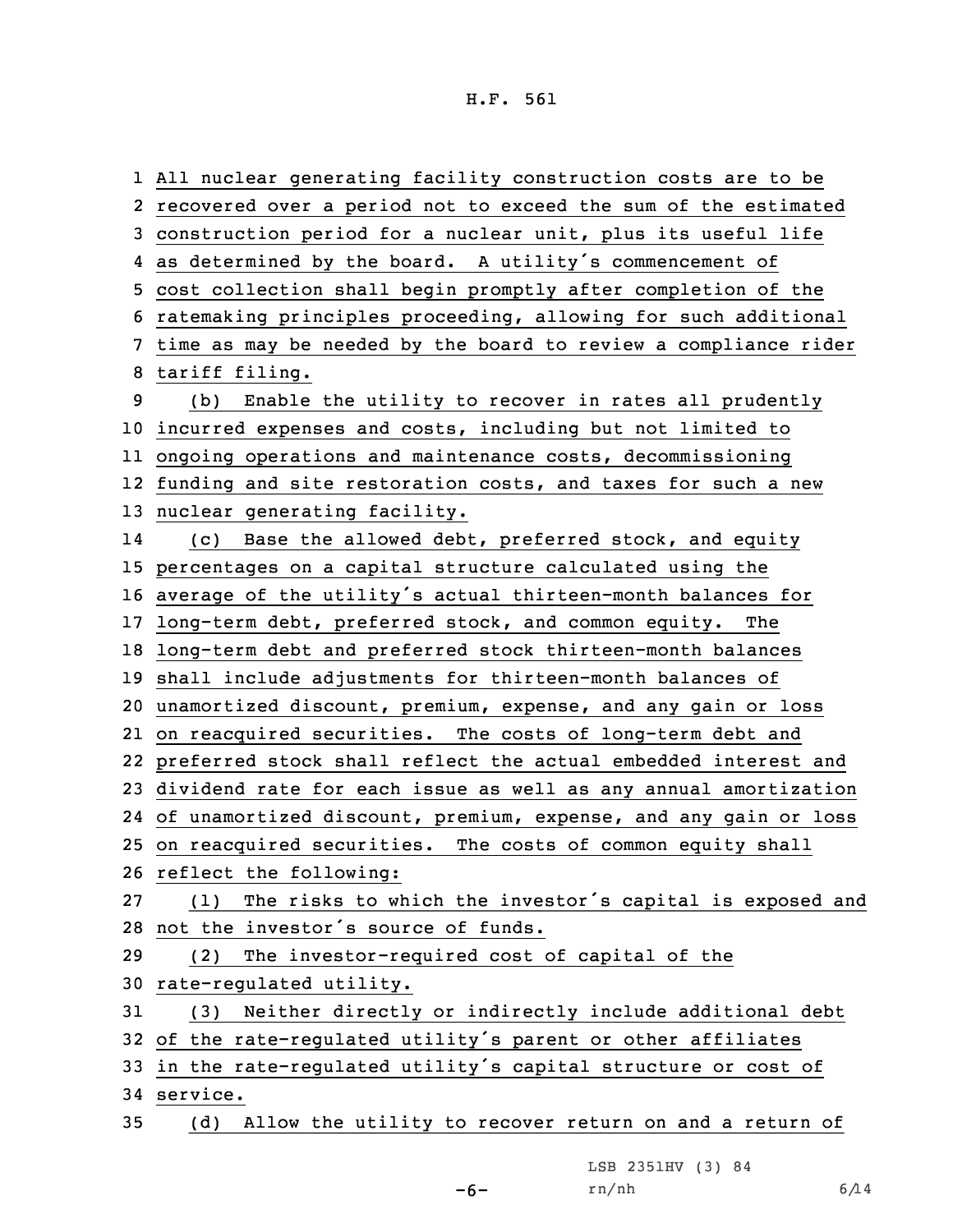all prudent preconstruction and construction costs incurred if the utility elects not to complete or is precluded from completing construction of the nuclear generating facility. Costs determined to be prudent in prior annual review proceedings shall not subsequently be redetermined to be imprudent. The utility shall recover such costs over <sup>a</sup> period not to exceed the sum of the estimated construction period for <sup>a</sup> nuclear unit plus its useful life as determined by the board. (e) Allow the utility to recover the net book value of any generating facility that the utility commits to retire in anticipation of the operation of <sup>a</sup> new nuclear generating facility, and that the board determines to be prudent. The board shall allow for the recovery of <sup>a</sup> return on, and <sup>a</sup> return of the book value of, the retired generating facility over <sup>a</sup> period not greater than the remaining useful life of the facility prior to <sup>a</sup> determination to retire the facility. *c.* In determining the applicable ratemaking principles, the board shall make the following findings: (1) The rate-regulated public utility has in effect <sup>a</sup> board-approved energy efficiency plan as required under section 476.6, subsection 16. 22(2) The Except for an application for ratemaking principles subject to paragraph *"a"*, subparagraph (2), the rate-regulated public utility has demonstrated to the board that the public utility has considered other sources for long-term electric supply and that the facility or lease is reasonable when compared to other feasible alternative sources of supply. The rate-regulated public utility may satisfy the requirements of this subparagraph through <sup>a</sup> competitive bidding process, under rules adopted by the board, that demonstrate the facility or lease is <sup>a</sup> reasonable alternative to meet its electric supply 32 needs. (3) For an application for ratemaking principles subject

<sup>34</sup> to paragraph *"a"*, subparagraph (2), the rate-regulated utility 35 has demonstrated through <sup>a</sup> detailed business case filed with

LSB 2351HV (3) 84

 $rn/nh$  7/14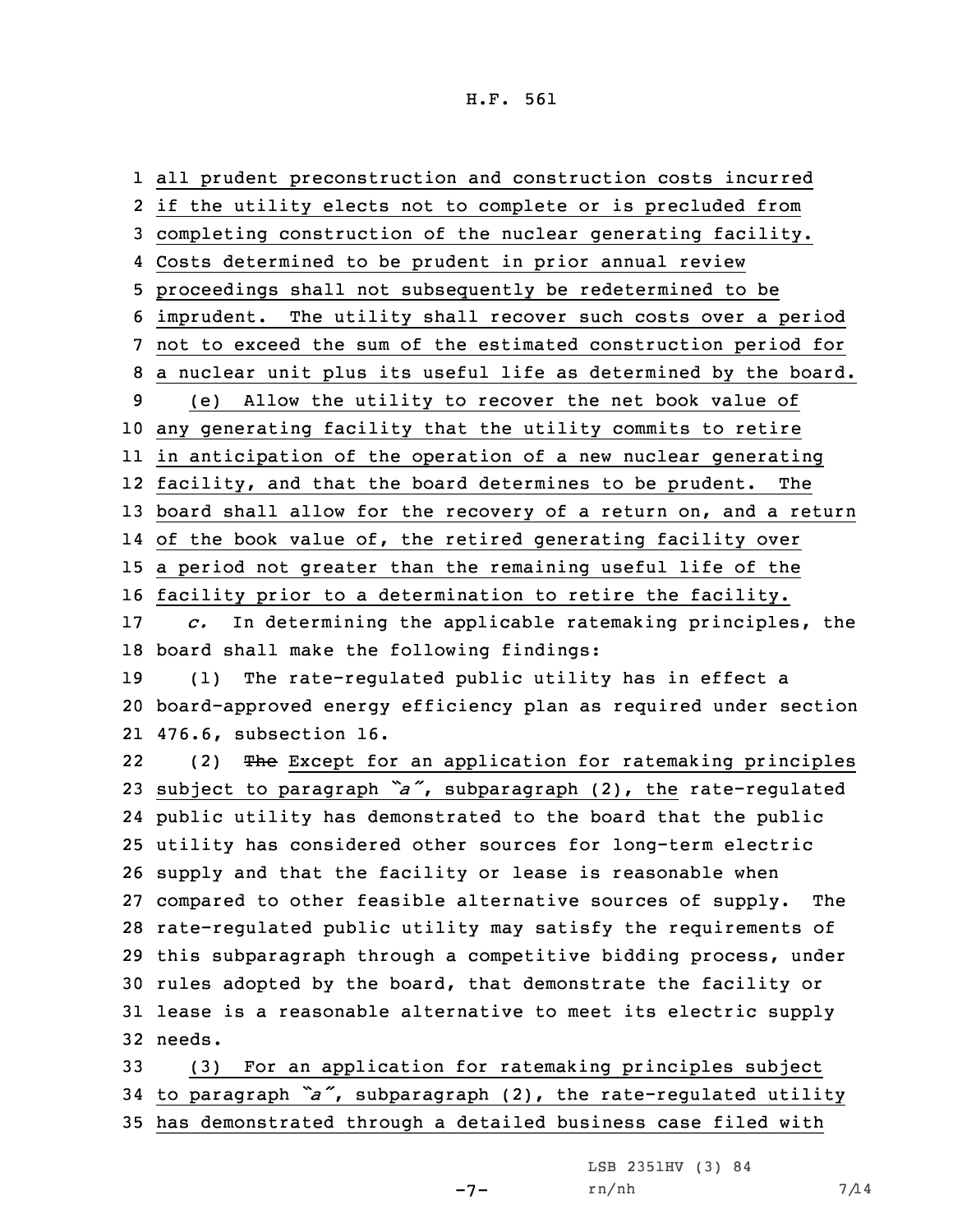1 the board that it is prudent to build the proposed nuclear 2 generating facility.

 *d.* The applicable ratemaking principles shall be determined in <sup>a</sup> contested case proceeding, which proceeding may be combined with the proceeding for issuance of <sup>a</sup> certificate conducted pursuant to chapter 476A.

7 *e.* The order setting forth the applicable ratemaking 8 principles shall be issued prior to the commencement of 9 construction or lease of the facility.

10 *f.* Following issuance of the order, the rate-regulated 11 public utility shall have the option of proceeding according to 12 either of the following:

13 (1) Withdrawing its application for <sup>a</sup> certificate pursuant 14 to chapter 476A or withdrawing its ratemaking principles 15 application.

16 (2) Proceeding with the construction or lease of the 17 facility or efforts to pursue <sup>a</sup> United States nuclear 18 regulatory commission permit or license.

 *g.* Notwithstanding any provision of this chapter to the contrary, the ratemaking principles established by the order issued pursuant to paragraph *"e"* shall be binding with regard to the specific electric power generating facility in any subsequent rate proceeding.

24 *h.* Any judicial action directly or indirectly resulting in <sup>a</sup> modification of the board's ratemaking principles order shall be applied prospectively only. No refunds shall be made of revenues previously collected, unless the board determines such revenues to be in excess of the costs incurred or to be incurred by the utility. With respect to financial commitments made prior to any judicial action directly or indirectly resulting in <sup>a</sup> modification of the board's ratemaking principles order, the utility shall recover such costs under <sup>a</sup>

33 cancellation costs ratemaking principle.

34 4. The utilities board and the consumer advocate may employ 35 additional temporary staff, or may contract for professional

LSB 2351HV (3) 84

-8-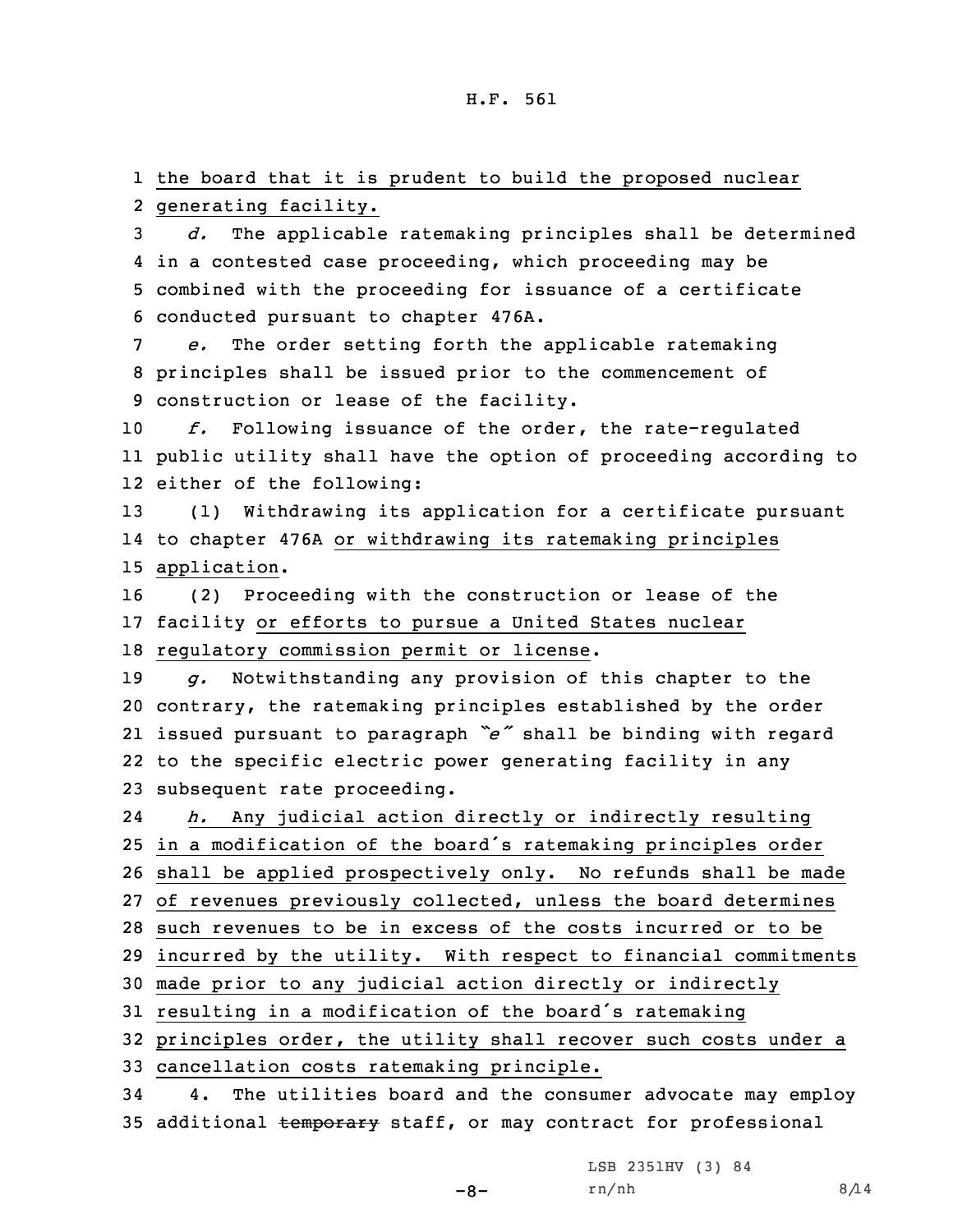services with persons who are not state employees, as the board and the consumer advocate deem necessary to perform required functions as provided in this section, including but not limited to review of power purchase contracts, review of emission plans and budgets, and review of ratemaking principles proposed for construction or lease of <sup>a</sup> new generating facility, including <sup>a</sup> new nuclear generating facility or United States nuclear regulatory commission permit or license. Beginning July 1, 2002, there is appropriated out of any funds in the state treasury not otherwise appropriated, such sums as may be necessary to enable the board and the consumer advocate to hire additional staff and contract for services under this section. The costs of the additional staff and services shall be assessed to the utilities pursuant to the procedure in section 476.10 and section 475A.6.

 5. Facilities for which advanced ratemaking principles are obtained pursuant to this section shall not be subject to <sup>a</sup> subsequent board review pursuant to section 476.6, subsection 21, to the extent that the investment has been considered by the board under this section. To the extent an eligible utility has been authorized to make capital investments subject to section 476.6, subsection 21, such investments shall not be eligible for ratemaking principles pursuant to this section. 24 Sec. 3. ELECTRIC UTILITY RATE INCREASES —— MITIGATION STUDY. The utilities board of the utilities division of the department of commerce shall conduct <sup>a</sup> study to identify the potential impact to customer electric utility rates resulting from recent federal regulations adopted by the United States environmental protection agency, and strategies to mitigate this impact. The study shall be undertaken with the involvement of rate-regulated electric public utilities and other stakeholders identified by the board. The board shall submit <sup>a</sup> report regarding the results of the study by January 34 1, 2012.

```
35 EXPLANATION
```
LSB 2351HV (3) 84

-9-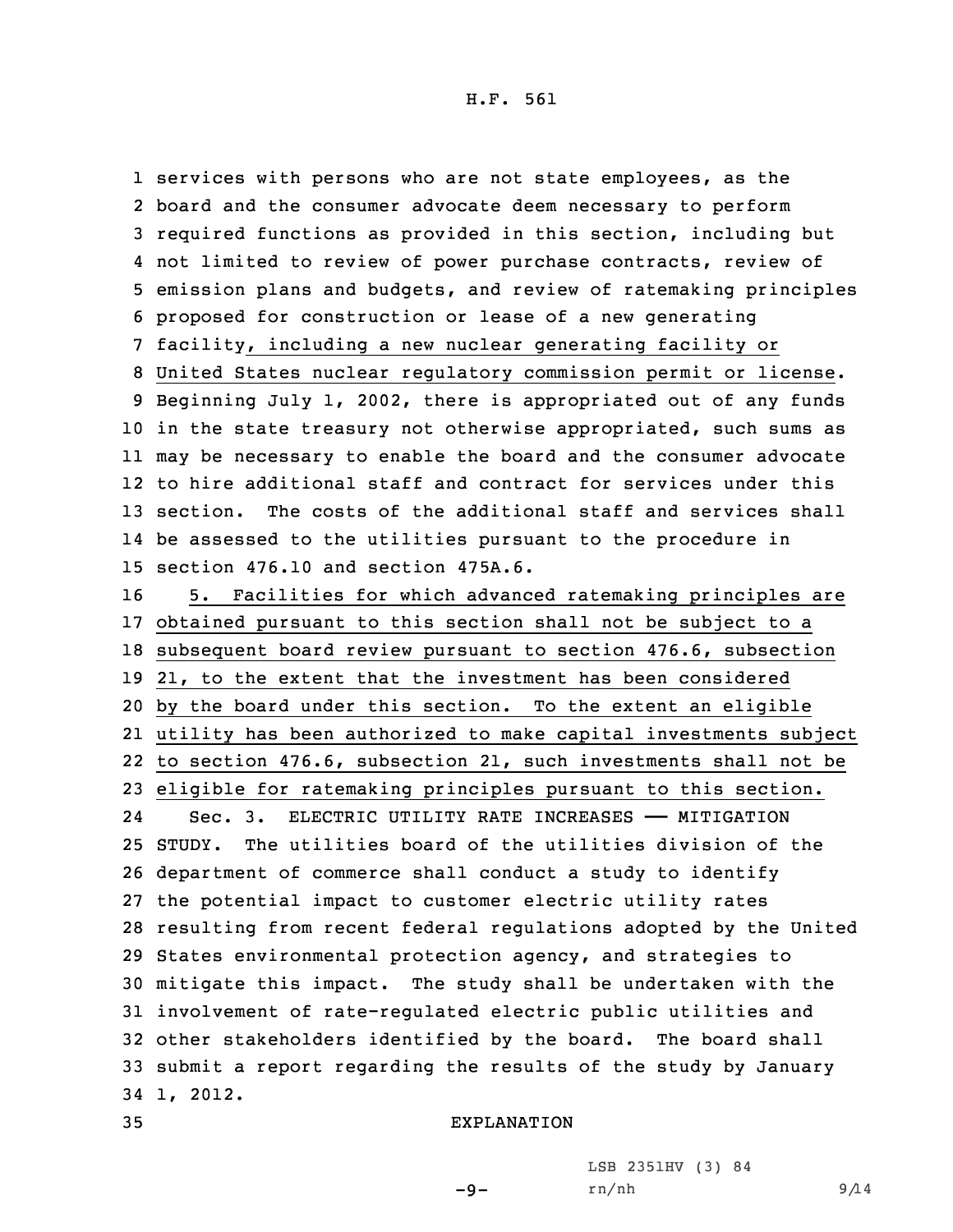1 This bill relates to the permitting, licensing, construction, and operation of nuclear generation facilities. The bill provides that it is the intent of the general assembly to encourage the prudent development of baseload nuclear electric power generation, noting that nuclear generation has <sup>a</sup> long-term proven record of providing <sup>a</sup> safe, reliable, and secure source of electricity, and offers the potential for significant job creation, substantial economic development benefits, and the production of electricity at significantly reduced levels of regulated air emissions when compared to output from other thermal generation sources. The bill provides that the general assembly also recognizes that meeting stringent environmental permit requirements is expensive and creates significant cost burdens on customers and employers attributable to the imposition of additional comprehensive and costly regulations by the United States environmental protection agency that dramatically increase costs to customers. The bill provides that the general assembly additionally recognizes that development of nuclear electric power generation requires significant capital investment and <sup>a</sup> substantial period of time for successful nuclear generation development, siting, licensing, and deployment.

24 The bill requires <sup>a</sup> rate-regulated electric utility that was subject to <sup>a</sup> revenue sharing settlement agreement with regard to its electric base rates as of January 1, 2010, to file an application for ratemaking principles applicable to the construction of <sup>a</sup> nuclear generating facility with the Iowa utilities board, and that the application shall comply with the provisions of Code section 476.53.

 The bill makes significant modifications to Code section 476.53 consistent with the potential construction of <sup>a</sup> nuclear generating facility. The bill provides that the board shall specify in advance the ratemaking principles that will apply when <sup>a</sup> rate-regulated public utility expresses its intent, upon

-10-

LSB 2351HV (3) 84 rn/nh 10/14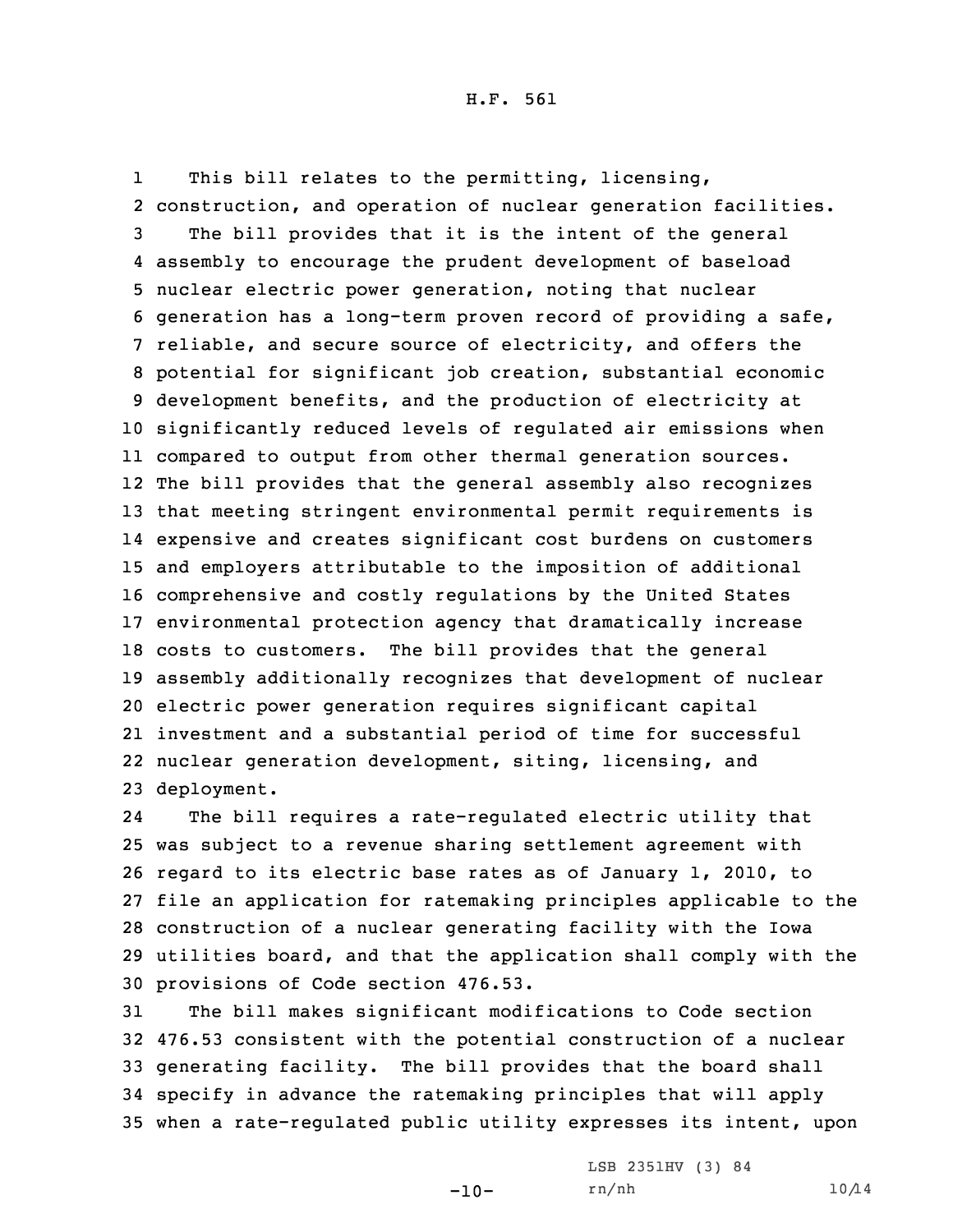completion of analyses authorized pursuant to Code section 476.6, subsection 22 for <sup>a</sup> rate-regulated utility that was subject to <sup>a</sup> revenue-sharing settlement agreement with regard to its electric base rates as of January 1, 2010, to file an application pursuant to Code section 476A.3 to build <sup>a</sup> nuclear generating facility, including but not limited to small modular reactor technology, or expresses its intent to seek authority pursuant to <sup>a</sup> combined construction and operating license or an early site permit from the United States nuclear regulatory commission, or leases or owns in whole or in part such <sup>a</sup> facility.

12The bill provides that in determining the applicable ratemaking principles for <sup>a</sup> nuclear generating facility or for <sup>a</sup> license or permit from the United States nuclear regulatory commission, <sup>a</sup> ratemaking principles order issued by the board shall incorporate several components. The bill states that after the order is issued, the utility may recover from utility customers <sup>a</sup> return on and <sup>a</sup> return of all prudent capitalized costs and <sup>a</sup> return of all prudent noncapitalized costs associated with, the permitting, licensing, and construction of <sup>a</sup> facility, reduced by the amount of any funding of such costs borne by the United States department of energy or any other governmental entity, and costs recovered from any joint owners of the nuclear generating facility. The bill provides that the determination of prudent costs and the level and rate of the recovery of charges shall be reset annually to reflect the level of reasonable costs related to pursuit of <sup>a</sup> United States nuclear regulatory commission permit or license or construction costs expected to be incurred by the utility in the next 12 months. <sup>A</sup> determination shall also be made of any adjustment required to balance the preceding period's actual expenditures and financing costs with what had been projected and included in costs recoverable for the preceding period. The bill directs <sup>a</sup> utility, if applicable, to report to the board annually the budgeted and actual costs as compared to

-11-

LSB 2351HV (3) 84 rn/nh 11/14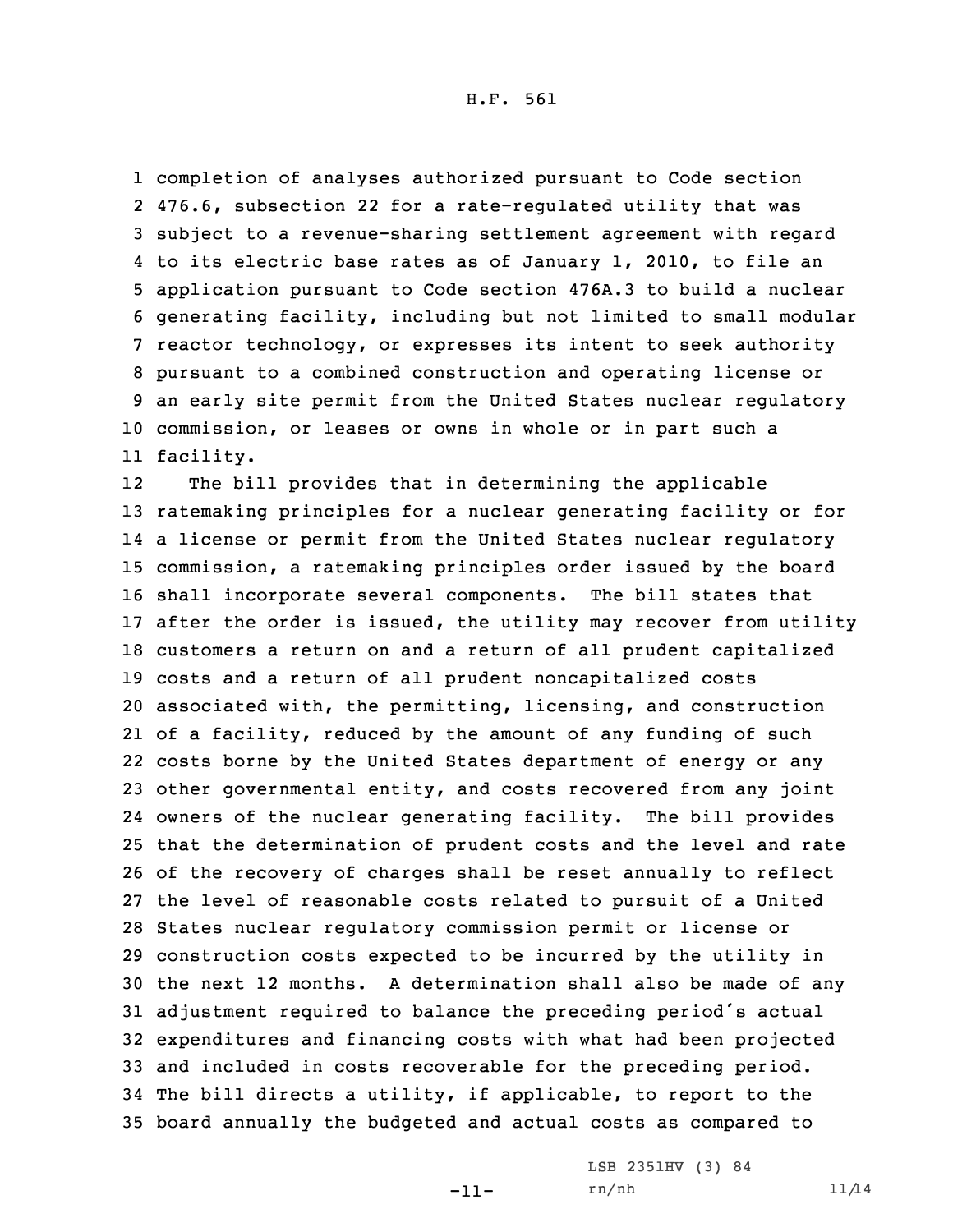the estimated total in-service cost of the nuclear generating facility that was presented in the last annual filing, as projected through the expected in-service date of the nuclear generating facility. The bill provides that after the order is issued, <sup>a</sup> utility shall file an application with the board on an annual basis providing the budgeted versus actual cost information, and that each annual proceeding shall be completed by the board within 90 days from the date of filing the application.

 The bill states that all United States nuclear regulatory commission permitting or licensing costs are to be recovered over <sup>a</sup> period not to exceed the estimated construction period 13 for a nuclear generating facility as determined by the board, and that all nuclear generating facility construction costs are to be recovered over <sup>a</sup> period not to exceed the sum of the estimated construction period for <sup>a</sup> nuclear unit, plus its useful life as determined by the board. The bill also states that <sup>a</sup> utility's commencement of cost collection shall begin promptly after completion of the ratemaking principles proceeding, allowing for such additional time as may be needed by the board to review <sup>a</sup> compliance rider tariff filing.

22 The bill provides that the order shall additionally enable the utility to recover in rates all prudently incurred expenses and costs, including but not limited to ongoing operations and maintenance costs, decommissioning funding and site restoration costs, and taxes for <sup>a</sup> new nuclear generating facility. Further, the order shall base the allowed debt, preferred stock, and equity percentages on <sup>a</sup> capital structure calculated using the average of the utility's actual 13-month balances for long-term debt, preferred stock, and common equity. The bill states that the costs of long-term debt and preferred stock shall reflect the actual embedded interest and dividend rate for each issue as well as any annual amortization of unamortized discount, premium, expense, and any gain or loss on reacquired securities, and that the cost of common

-12-

LSB 2351HV (3) 84 rn/nh 12/14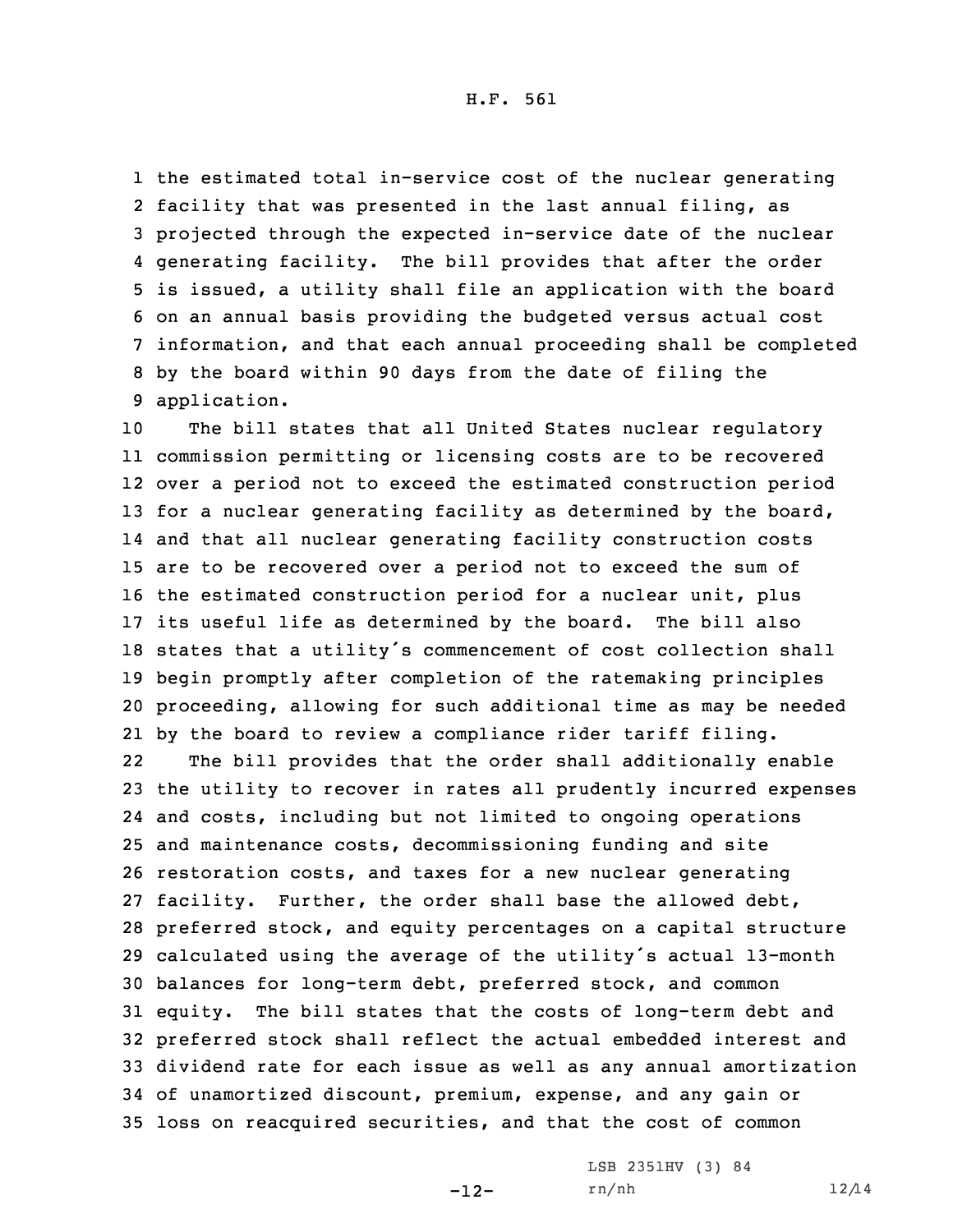equity shall reflect the risks to which the investor's capital is exposed and not the investor's source of funds, and the investor-required cost of capital of the rate-regulated utility, and shall neither directly nor indirectly include additional debt of the rate-regulated utility's parent or other affiliates in the rate-regulated utility's capital structure or cost of service.

 The bill provides that the order shall allow the utility to recover return on and <sup>a</sup> return of all prudent preconstruction and construction costs incurred if the utility elects not to complete or is precluded from completing construction of the nuclear generating facility, and that costs determined to be prudent in prior annual review proceedings shall not subsequently be redetermined to be imprudent. The bill states that <sup>a</sup> utility shall recover costs over <sup>a</sup> period not to exceed the sum of the estimated construction period for <sup>a</sup> nuclear unit plus its useful life as determined by the board. The bill states that the order shall further allow the utility to recover the net book value of any generating facility that the utility commits to retire in anticipation of the operation of <sup>a</sup> new nuclear generating facility, and that the board determines to be prudent, and that the board shall allow for the recovery of <sup>a</sup> return on, and return of the book value of, the retired generating facility over <sup>a</sup> period not greater than the remaining useful life of the facility prior to <sup>a</sup> determination to retire the facility.

 The bill exempts <sup>a</sup> rate-regulated public utility applying for ratemaking principles with regard to <sup>a</sup> nuclear generating facility from requirements that <sup>a</sup> utility must demonstrate to the board that it has considered other sources for long-term electric supply and that the facility or <sup>a</sup> lease of <sup>a</sup> facility is reasonable when compared to other feasible alternative sources of supply. The bill adds an application requirement with regard to <sup>a</sup> nuclear generating facility requiring <sup>a</sup> rate-regulated utility to demonstrate through <sup>a</sup> detailed

LSB 2351HV (3) 84

-13-

rn/nh 13/14